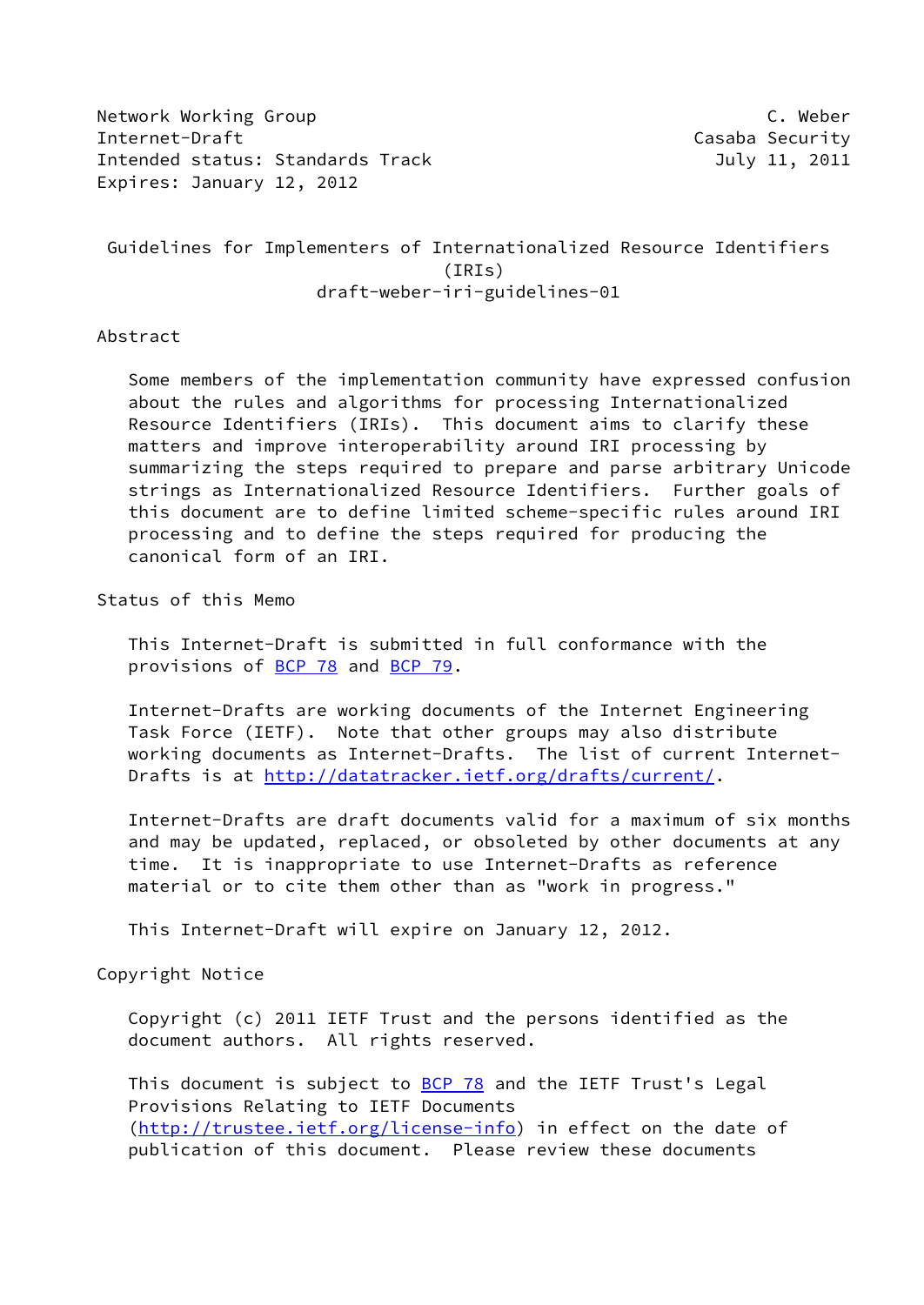# Internet-Draft IRI Guidelines July 2011

 carefully, as they describe your rights and restrictions with respect to this document. Code Components extracted from this document must include Simplified BSD License text as described in Section 4.e of the Trust Legal Provisions and are provided without warranty as described in the Simplified BSD License.

Table of Contents

| 1.                              |                                                           |  |  |  |  |  |  |  |  |  |  |  |  |
|---------------------------------|-----------------------------------------------------------|--|--|--|--|--|--|--|--|--|--|--|--|
| 2.                              |                                                           |  |  |  |  |  |  |  |  |  |  |  |  |
| 3.                              |                                                           |  |  |  |  |  |  |  |  |  |  |  |  |
| $\overline{4}$ .                | Pre-processing Arbitrary Unicode Strings $\frac{4}{5}$    |  |  |  |  |  |  |  |  |  |  |  |  |
| 5.                              | Parsing Unicode Strings into IRI Components $\frac{5}{2}$ |  |  |  |  |  |  |  |  |  |  |  |  |
|                                 |                                                           |  |  |  |  |  |  |  |  |  |  |  |  |
|                                 |                                                           |  |  |  |  |  |  |  |  |  |  |  |  |
|                                 | $\underline{5.2.1}$ . Identify the userinfo 6             |  |  |  |  |  |  |  |  |  |  |  |  |
|                                 | $\underline{5.2.2}$ . Identify the host 6                 |  |  |  |  |  |  |  |  |  |  |  |  |
|                                 |                                                           |  |  |  |  |  |  |  |  |  |  |  |  |
|                                 |                                                           |  |  |  |  |  |  |  |  |  |  |  |  |
|                                 |                                                           |  |  |  |  |  |  |  |  |  |  |  |  |
|                                 | $\underline{5.5}$ . Identify the fragment 8               |  |  |  |  |  |  |  |  |  |  |  |  |
| 6. Scheme-Specific Processing 8 |                                                           |  |  |  |  |  |  |  |  |  |  |  |  |
| 6.1.                            |                                                           |  |  |  |  |  |  |  |  |  |  |  |  |
| 6.2.                            |                                                           |  |  |  |  |  |  |  |  |  |  |  |  |
|                                 |                                                           |  |  |  |  |  |  |  |  |  |  |  |  |
| 6.4.                            |                                                           |  |  |  |  |  |  |  |  |  |  |  |  |
|                                 |                                                           |  |  |  |  |  |  |  |  |  |  |  |  |
|                                 | $\frac{7.1}{2}$ . Producing a valid URI from an IRI 9     |  |  |  |  |  |  |  |  |  |  |  |  |
| 8. Security Considerations 10   |                                                           |  |  |  |  |  |  |  |  |  |  |  |  |
| 9.                              |                                                           |  |  |  |  |  |  |  |  |  |  |  |  |
|                                 |                                                           |  |  |  |  |  |  |  |  |  |  |  |  |
|                                 |                                                           |  |  |  |  |  |  |  |  |  |  |  |  |
|                                 |                                                           |  |  |  |  |  |  |  |  |  |  |  |  |
|                                 |                                                           |  |  |  |  |  |  |  |  |  |  |  |  |
|                                 |                                                           |  |  |  |  |  |  |  |  |  |  |  |  |
|                                 |                                                           |  |  |  |  |  |  |  |  |  |  |  |  |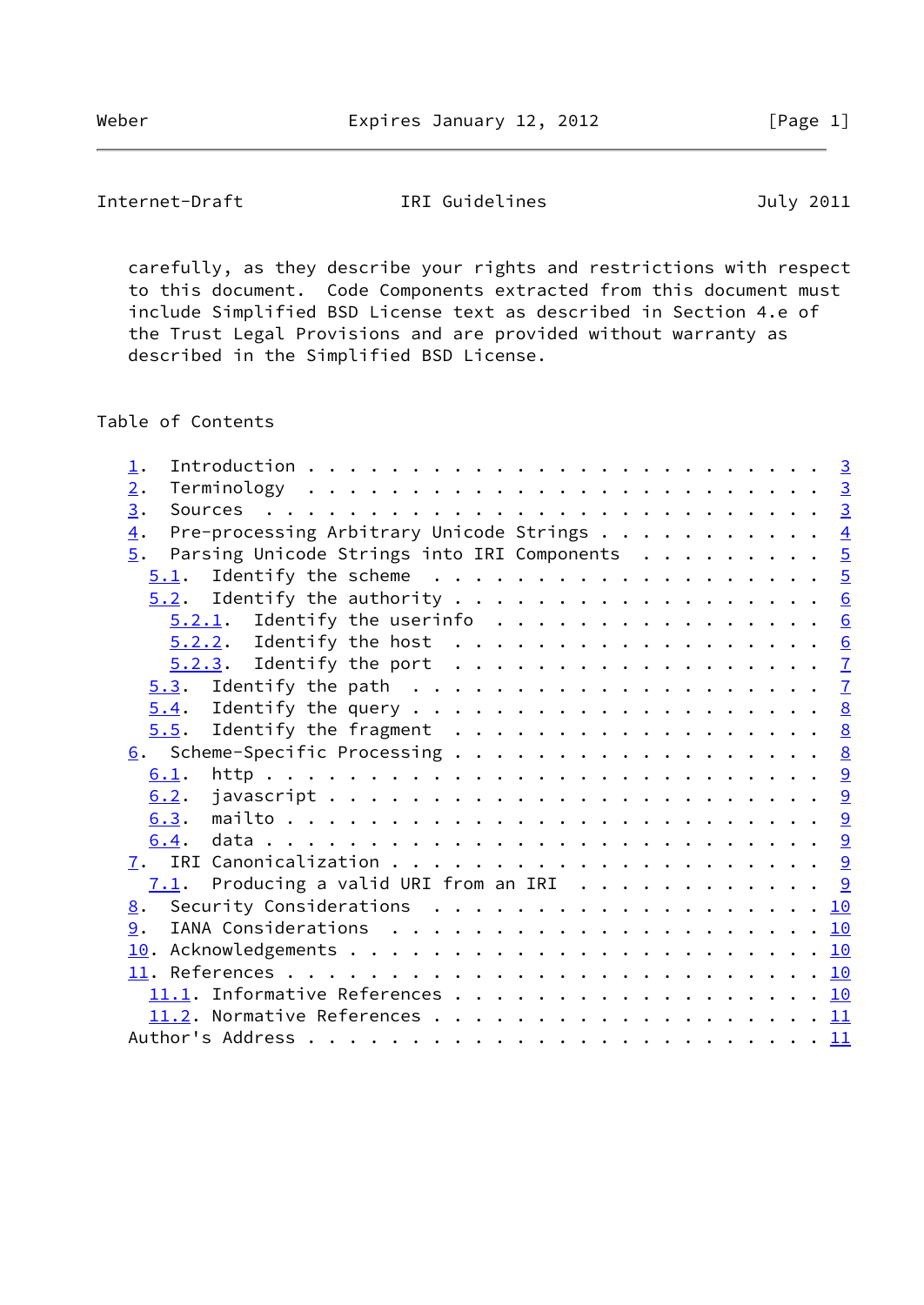Weber **Expires January 12, 2012** [Page 2]

<span id="page-2-1"></span>

Internet-Draft IRI Guidelines July 2011

### <span id="page-2-0"></span>[1](#page-2-0). Introduction

 Internationalized Resource Identifiers (IRIs) extend the Uniform Resource Identifier (URI) specification [\[RFC3986](https://datatracker.ietf.org/doc/pdf/rfc3986)] by opening up the authority, path, query, and fragment components to the character space available in Unicode/ISO 10646. Arbitrary Unicode strings may be prepared and parsed into IRI sub-components which map directly to the same URI sub-components.

 The key words "MUST", "MUST NOT", "REQUIRED", "SHALL", "SHALL NOT", "SHOULD", "SHOULD NOT", "RECOMMENDED", "NOT RECOMMENDED", "MAY", and "OPTIONAL" in this document are to be interpreted as described in [\[RFC2119](https://datatracker.ietf.org/doc/pdf/rfc2119)].

<span id="page-2-2"></span>[2](#page-2-2). Terminology

 This section defines terminology used in this document. Unicode characters are referred to using the notation described in [section](https://datatracker.ietf.org/doc/pdf/rfc5137#section-3) 3 of [RFC5137]. A Unicode code point is represented as U+NNNN where the NNNN string consists of the code point's hexadecimal numbers.

 reference-string The original and unprocessed input string being considered as an IRI reference.

 pre-processed-reference-string The reference-string that has been through the pre-processing steps.

relative reference

 The term "relative reference" used in this document can be interpreted according to the rules in section [4.2 of \[RFC3986\]](https://datatracker.ietf.org/doc/pdf/rfc3986#section-4.2) using the additionally allowed characters that [\[RFC3987](https://datatracker.ietf.org/doc/pdf/rfc3987)] permits in each component.

percent-encode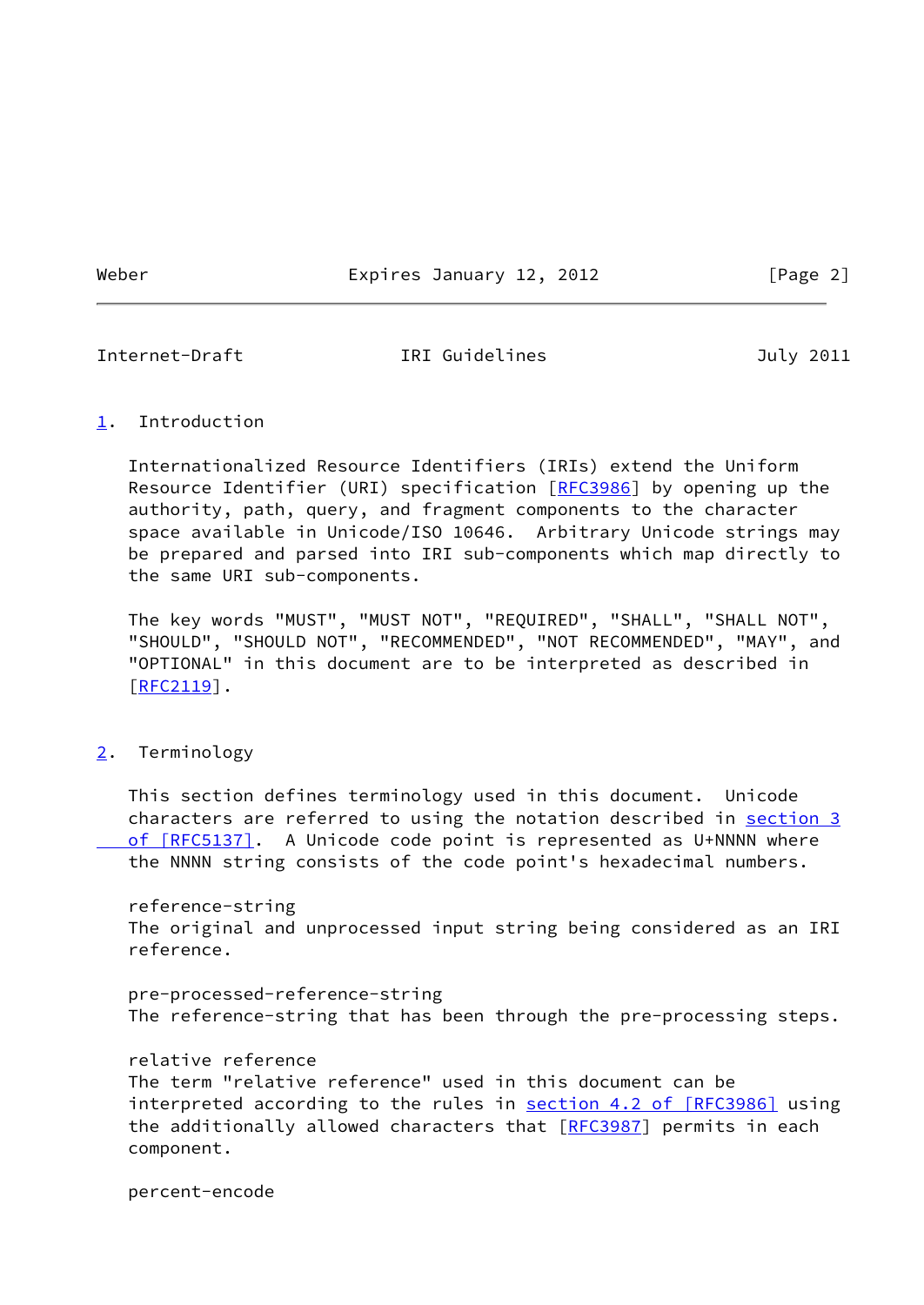Convert each octet of a sequence to %HH, where HH is the hexadecimal notation of the octet value.

<span id="page-3-0"></span>[3](#page-3-0). Sources

 This document makes reference to the following sources of information about the parsing of IRIs:

Weber **Expires January 12, 2012** [Page 3]

<span id="page-3-2"></span>Internet-Draft TRI Guidelines July 2011

- 1: Internationalized Resource Identifiers (IRIs) as specified in <http://tools.ietf.org/html/draft-ietf-iri-3987bis-05>[\[RFC3987](https://datatracker.ietf.org/doc/pdf/rfc3987)]
- 2: Parsing URLs for Fun and Profit, <http://tools.ietf.org/html/draft-abarth-url-01> [[2\]](#page-10-6)
- 3: HTML Living Standard: URLs, [http://www.whatwg.org/specs/web-apps/](http://www.whatwg.org/specs/web-apps/current-work/multipage/urls.html#urls) [current-work/multipage/urls.html#urls](http://www.whatwg.org/specs/web-apps/current-work/multipage/urls.html#urls) [\[3\]](#page-10-7)
- 4: Change proposal for ISSUE-56, <http://lists.w3.org/Archives/Public/public-html/2010Jul/0036.html>  $\lceil 4 \rceil$
- 5: URIs, URLs, and URNs: Clarifications and Recommendations 1.0, <http://www.w3.org/TR/uri-clarification/> [[5\]](#page-10-9)
- 6: HTML CHANGE PROPOSAL; change definition of URL to normative reference to IRIBIS, <http://lists.w3.org/Archives/Public/public-html/2010Feb/0882.html>  $[6]$  $[6]$
- 7: BIDI URL Display, [https://docs.google.com/document/d/](https://docs.google.com/document/d/1c8-svx7og0qBUfGBobw7LYfOcNeDVPYbNVMNpSqYCFo/edit?hl=en) [1c8-svx7og0qBUfGBobw7LYfOcNeDVPYbNVMNpSqYCFo/edit?hl=en](https://docs.google.com/document/d/1c8-svx7og0qBUfGBobw7LYfOcNeDVPYbNVMNpSqYCFo/edit?hl=en) [[7\]](#page-11-2)
- <span id="page-3-1"></span>[4](#page-3-1). Pre-processing Arbitrary Unicode Strings

 This section describes the pre-processing steps required to prepare an arbitrary Unicode reference-string for later parsing into IRI sub components.

 1. Remove leading and trailing instances of ASCII whitespace characters U+0020 SPACE, U+000D CARRIAGE RETURN (CR), U+000A LINE FEED (LF), and U+0009 CHARACTER TABULATION from the string. Note that Unicode has many more characters that are considered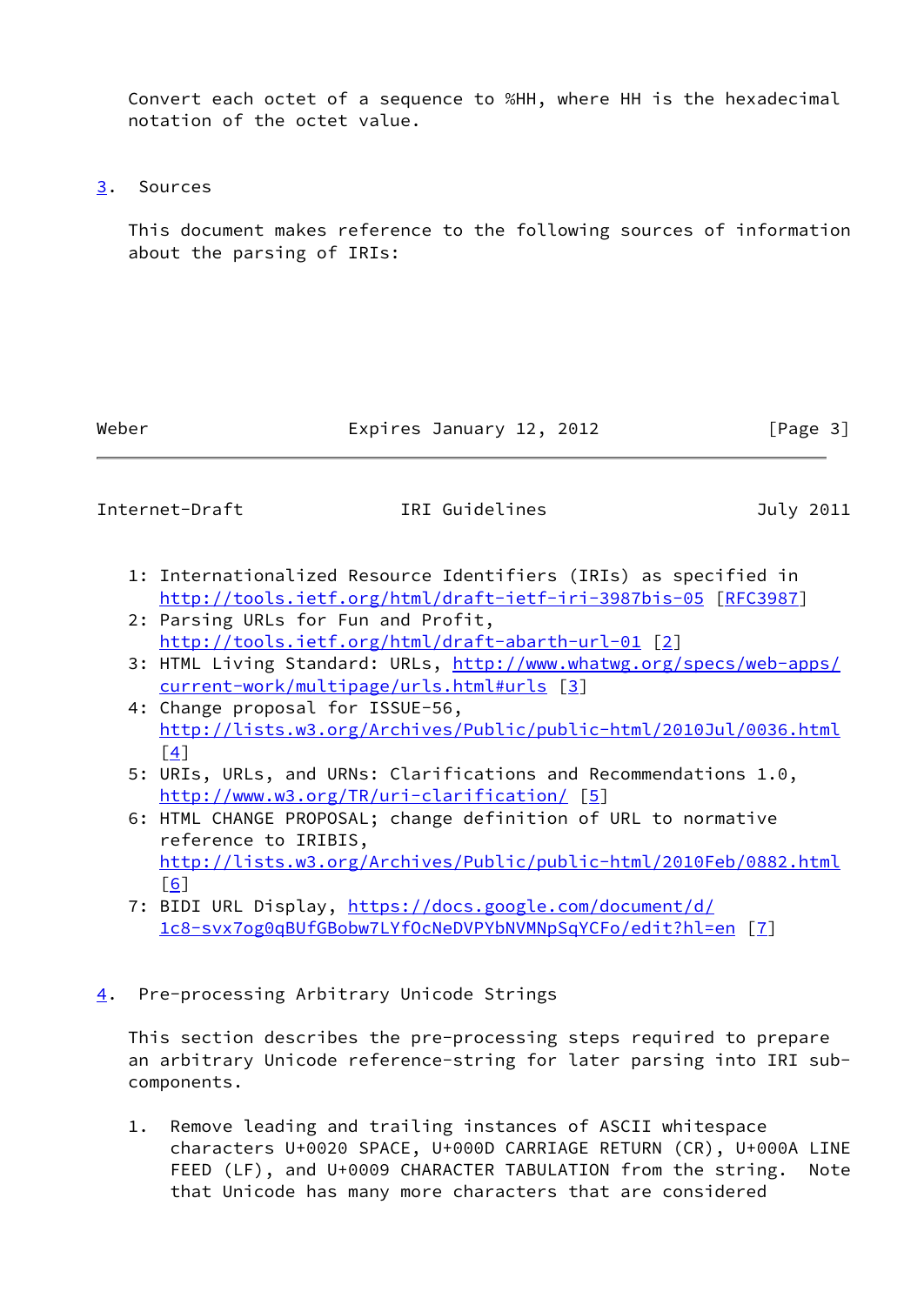whitespace, none of which are affected or considered in this rule.

Reference: Section [7.2 of \[RFC3987\]](https://datatracker.ietf.org/doc/pdf/rfc3987#section-7.2) for details.

 2. If more than one reference is allowed, split the string into substrings on blocks of contiguous U+0020 SPACE characters. Each of one of these substrings is an independent reference-string and will be processed individually. If more than one reference is not allowed, either remove blocks of contiguous whitespace or replace each U+0020 SPACE with a single percent-encoded U+0020 SPACE, written as "%20", depending on what is required for the current context.

Reference: Mentioned in  $\lceil 4 \rceil$ .

- 3. If the current string is not already in a Unicode encoding, then transcode the string to the a Unicode encoding such as UTF-8, UTF-16, or UTF-32.
	- Reference: Section [3.1 of \[RFC3987\].](https://datatracker.ietf.org/doc/pdf/rfc3987#section-3.1)
- 4. TODO: Should numerical character references be replaced with their corresponding character? e.g. <htt&#x0070;:// www.example.com/foobar/foo&#

Weber **Expires January 12, 2012** [Page 4]

<span id="page-4-1"></span>Internet-Draft IRI Guidelines July 2011

 x003f;bar> would become <http://www.example.com/foobar/foo?bar> during this step. Or should this step of unescaping be limited to the <iunreserved> set?

This is the pre-processed-reference-string ready for parsing.

<span id="page-4-0"></span>[5](#page-4-0). Parsing Unicode Strings into IRI Components

 With an arbitrary IRI string that has been through pre-processing, referred to as the "pre-processed-reference-string", this section describes the subsequent process of parsing the string into its five major IRI sub-components using rules defined by [\[RFC3896](https://datatracker.ietf.org/doc/pdf/rfc3896)] (using an algorithm equivalent to Appendix [B of \[RFC3986\]](https://datatracker.ietf.org/doc/pdf/rfc3986#appendix-B)) but with updated ABNF of [\[RFC3987](https://datatracker.ietf.org/doc/pdf/rfc3987)]. These rules are summarized here. Reference: Section [3.2 of \[RFC3987\].](https://datatracker.ietf.org/doc/pdf/rfc3987#section-3.2)

<span id="page-4-2"></span>[5.1](#page-4-2). Identify the scheme

 If the current string does not contain a ":" U+003A then the string does not contain a scheme and the pre-processed-reference-string may be handled as a relative reference according to the rules in [section](https://datatracker.ietf.org/doc/pdf/rfc3986#section-4.2)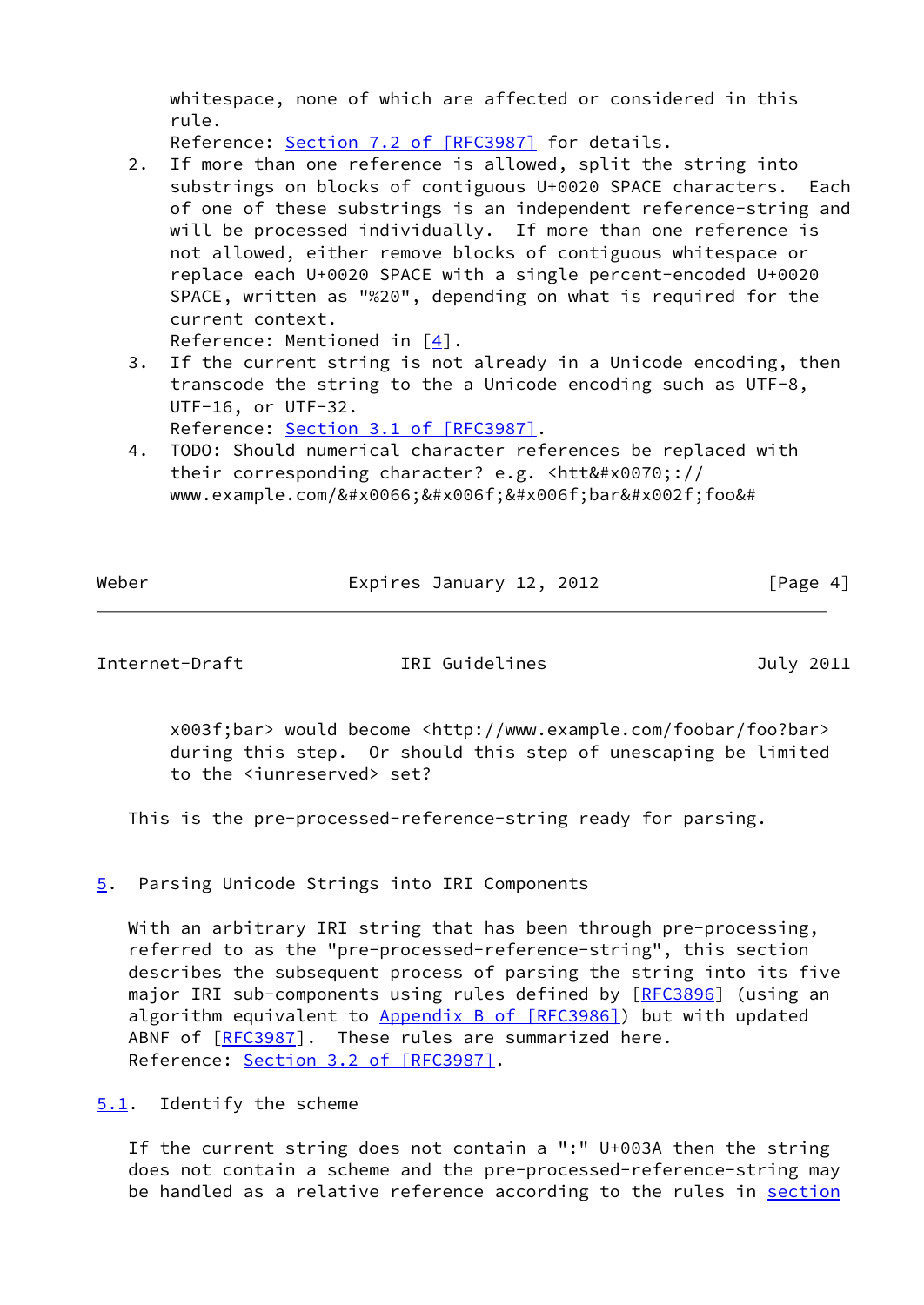[4.2 of \[RFC3986\]](https://datatracker.ietf.org/doc/pdf/rfc3986#section-4.2) using the additionally allowed characters that [\[RFC3987](https://datatracker.ietf.org/doc/pdf/rfc3987)] permits.

- o Continue to "Identify the path"
- o Abort further scheme processing

 If the first character of the string is not an <ALPHA> then this is not a valid scheme and the pre-processed-reference-string may be handled as a relative reference.

- o Continue to "Identify the path"
- o Abort further scheme processing

 Consume all characters up to but not including the first occurrence of ":" U+003A. If the consumed substring contains any characters other than  $\leq$  ALPHA / DIGIT / "+" / "-" / "." > then it is not a valid scheme and the pre-processed-reference-string may be handled as a relative reference.

- o Continue to "Identify the path"
- o Abort further scheme processing

 The consumed substring at this point is the scheme. Skip over the ":" U+003A character. Continue parsing the remaining string as an authority part.

| Weber | Expires January 12, 2012 | [Page 5] |
|-------|--------------------------|----------|
|       |                          |          |

<span id="page-5-1"></span>Internet-Draft **IRI** Guidelines July 2011

<span id="page-5-0"></span>[5.2](#page-5-0). Identify the authority

 The URI authority component may contain userinfo, a host, and a port. If the current string does not begin with the two characters "//" U+002F U+002F then the string is not an authority and may be handled as a path sub-component.

- o Continue to "Identify the path"
- o Abort further authority processing

 Consume up to the first occurrence of any one of the authority's terminating characters "/" U+002F, "?" U+003F, "#" U+0023, or the end of the string. This is the authority, also known as the iauthority under IRI [RFC3987](https://datatracker.ietf.org/doc/pdf/rfc3987). Continue further parsing of the authority to identify the userinfo, host, and port parts.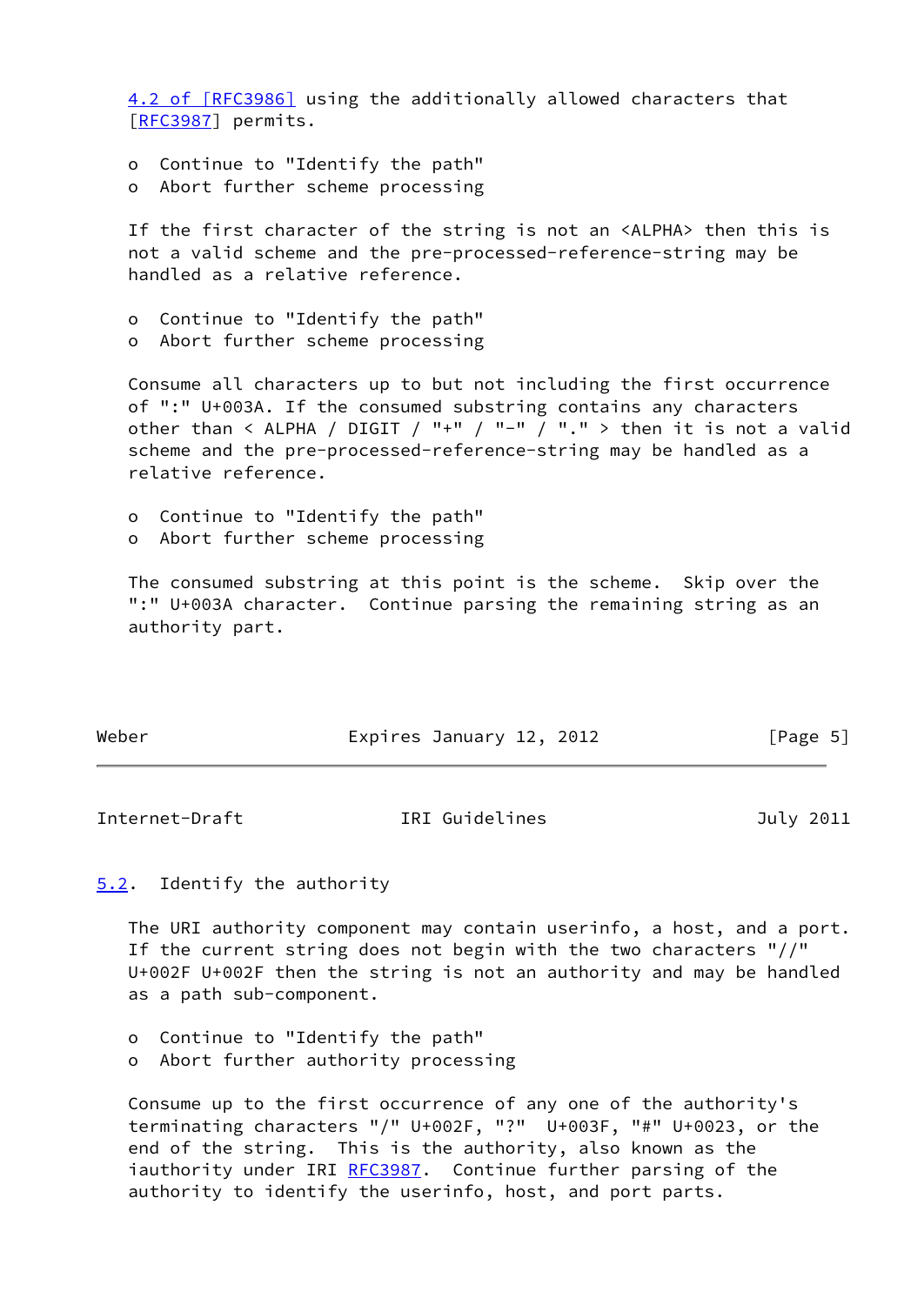#### <span id="page-6-0"></span>[5.2.1](#page-6-0). Identify the userinfo

 The userinfo may come in the form of a username and password rendered as "user:password". The userinfo part may be parsed according to the rules of [RFC3986 Section](https://datatracker.ietf.org/doc/pdf/rfc3986#section-3.2.1) 3.2.1 with the updated ABNF for iuserinfo in [RFC3987](https://datatracker.ietf.org/doc/pdf/rfc3987).

 If the authority does not contain a "@" U+0040 then the string does not contain a userinfo part and the authority may be parsed for a host and port part.

- o Continue to "Identify the host"
- o Abort further userinfo processing

 From the beginning of the authority, consume each character up to but not including the first occurrence of "@" U+0040. This is the userinfo.

Further parsing of the userinfo is scheme-specific.

 Skip over the first occurrence of "@" U+0040 following the userinfo, and continue parsing the remaining authority to identify the host.

<span id="page-6-1"></span>[5.2.2](#page-6-1). Identify the host

 The host part of authority may contain an IP-literal, IPv4address, or a reg-name according to the ABNF rules of [RFC3986](https://datatracker.ietf.org/doc/pdf/rfc3986) updated to support Unicode characters in the ireg-name as described in [RFC3987.](https://datatracker.ietf.org/doc/pdf/rfc3987) Consume all characters up to but not including the last ":" U+003A character or the end of authority.

If this substring is determined to be an IP-literal or IPv4address,

| Weber | Expires January 12, 2012 |  | [Page 6] |  |
|-------|--------------------------|--|----------|--|
|       |                          |  |          |  |

<span id="page-6-2"></span>Internet-Draft TRI Guidelines July 2011

then the consumed characters are the host.

- o If the authority did contain a ":" then continue parsing the remaining authority including the ":" character according to the "Identify the port" section
- o Abort further host processing

Else the substring is determined to be an ireg-name according to the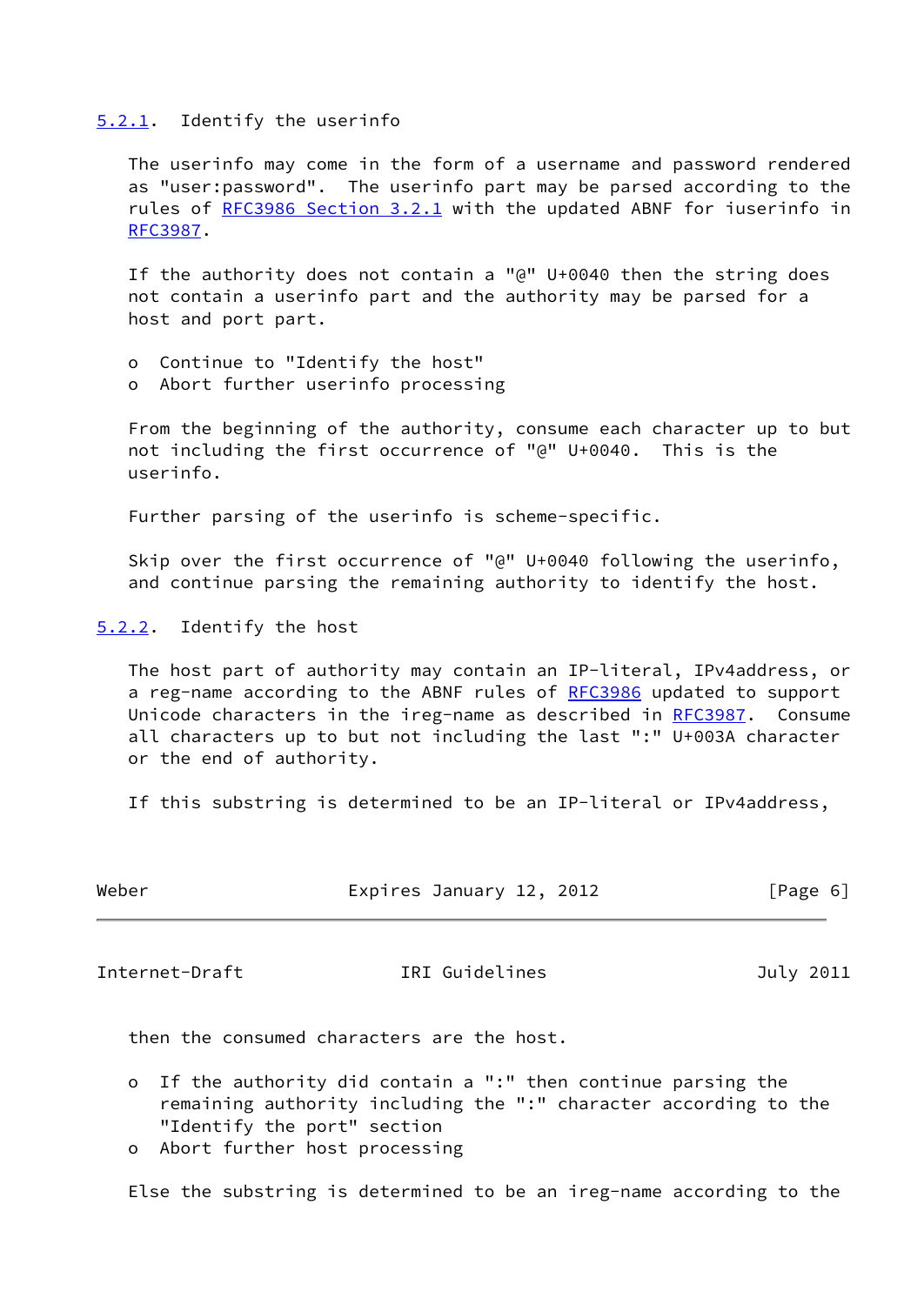ABNF naming convention from [RFC3987.](https://datatracker.ietf.org/doc/pdf/rfc3987) This is the host.

- o If the authority did contain a ":" then the remaining authority including the ":" character will be processed according to the "Identify the port".
- o Continue processing the host

 The host SHOULD be processed according to the rules of IDNA2008, but MAY be processed according to UTS46 or IDNA2003. If the host is in DNS Internet dot-notaion then it's labels SHOULD be converted to punycode. This is the host. TODO: Error handling. Mention leaving the host name in pure Unicode form for intranet/local name scenarios that don't use DNS, e.g. WINS?

<span id="page-7-0"></span>[5.2.3](#page-7-0). Identify the port

 Further processing SHOULD skip the first occurrence of ":" U+003A and consume the remaining characters. If these characters are not \*DIGIT then the port is invalid.

- o Continue to "Identify the path"
- o Abort further scheme processing

Else this is the port.

<span id="page-7-1"></span>[5.3](#page-7-1). Identify the path

 Consume the remaining pre-processed-reference-string up to but not including the first occurrence of a terminating character "?" U+003F, "#" U+0023, or the end of the string.

Percent-encode all characters present from the ucschar list.

 If the path contains any characters not allowed by the ABNF of [RFC3987 Section](https://datatracker.ietf.org/doc/pdf/rfc3987#section-2.2) 2.2 or Section 7.2 then replace those characters with their percent-encoding.

This is the path.

Weber **Expires January 12, 2012** [Page 7]

<span id="page-7-2"></span>Internet-Draft IRI Guidelines July 2011

If the terminating character was "?" then process the remaining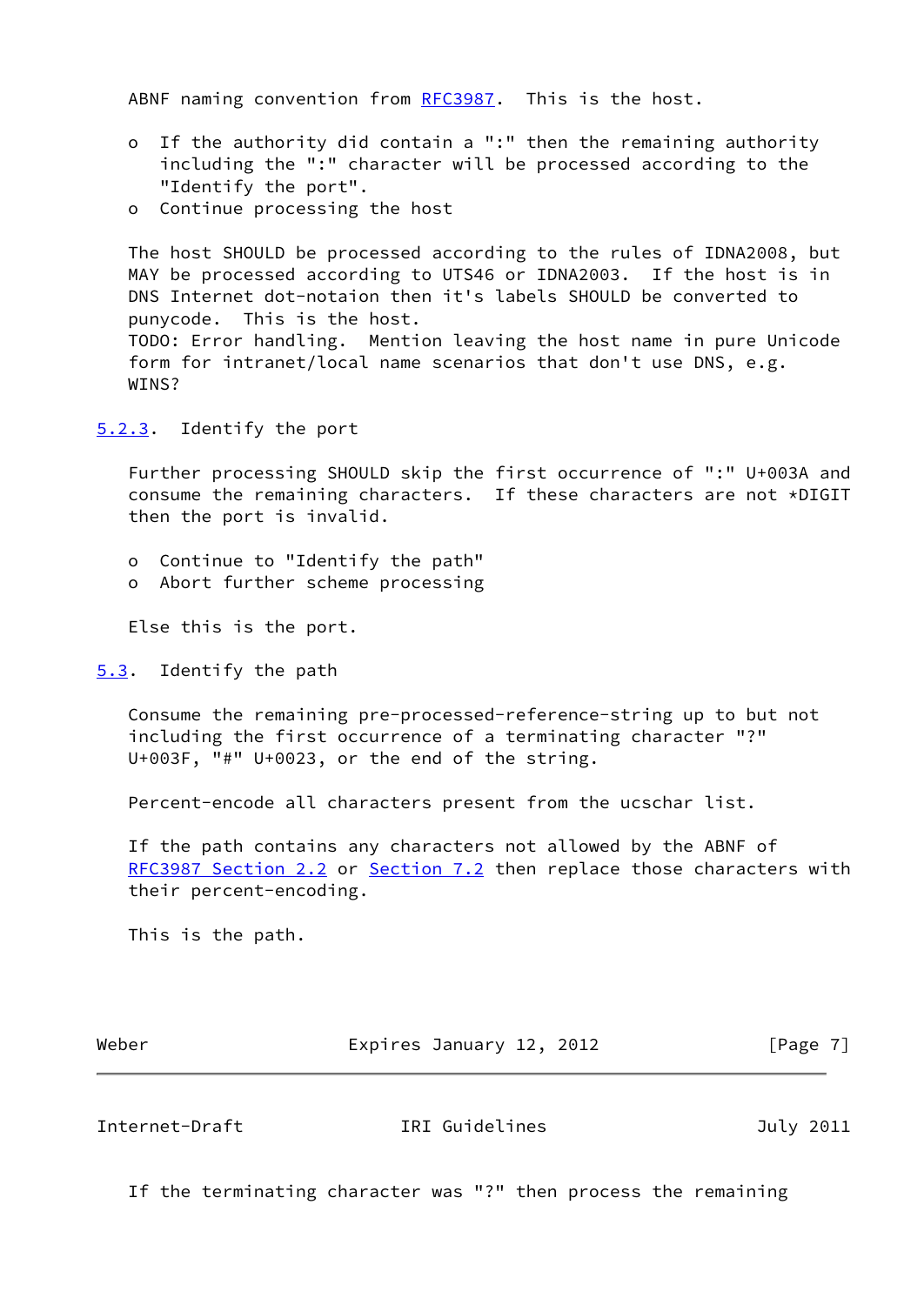string including the leading "?" according to "Identify the query".

 If the terminating character was "#" then process the remaining string including the leading "#" according to "Identify the fragment".

TODO: Handling of special characters "/" and "\".

<span id="page-8-0"></span>[5.4](#page-8-0). Identify the query

 Consume the remaining string starting with the leading "?" and up to but not including the first occurrence of "#" or the end of the string.

Percent-encode all characters present from the ucschar list.

 If the path contains any characters not allowed by the ABNF of [\[RFC3987\] Section](https://datatracker.ietf.org/doc/pdf/rfc3987#section-2.2) 2.2 or the lists in Section 7.2 then replace those characters with their percent-encoding.

This is the query component.

 If the terminating character was "#" then process the remaining string including the leading "#" according to "Identify the fragment".

TODO: Handling of special characters "&", "?", "=", and "/"

<span id="page-8-1"></span>[5.5](#page-8-1). Identify the fragment

 Consume the remaining string starting with the leading "#" and to the end of the string.

Percent-encode all characters present from the ucschar list.

This is the fragment.

TODO: Handling of special characters "?" and "/"

<span id="page-8-2"></span>[6](#page-8-2). Scheme-Specific Processing

TODO Apply limited scheme-specific rules. Reference [\[RFC4395](https://datatracker.ietf.org/doc/pdf/rfc4395)]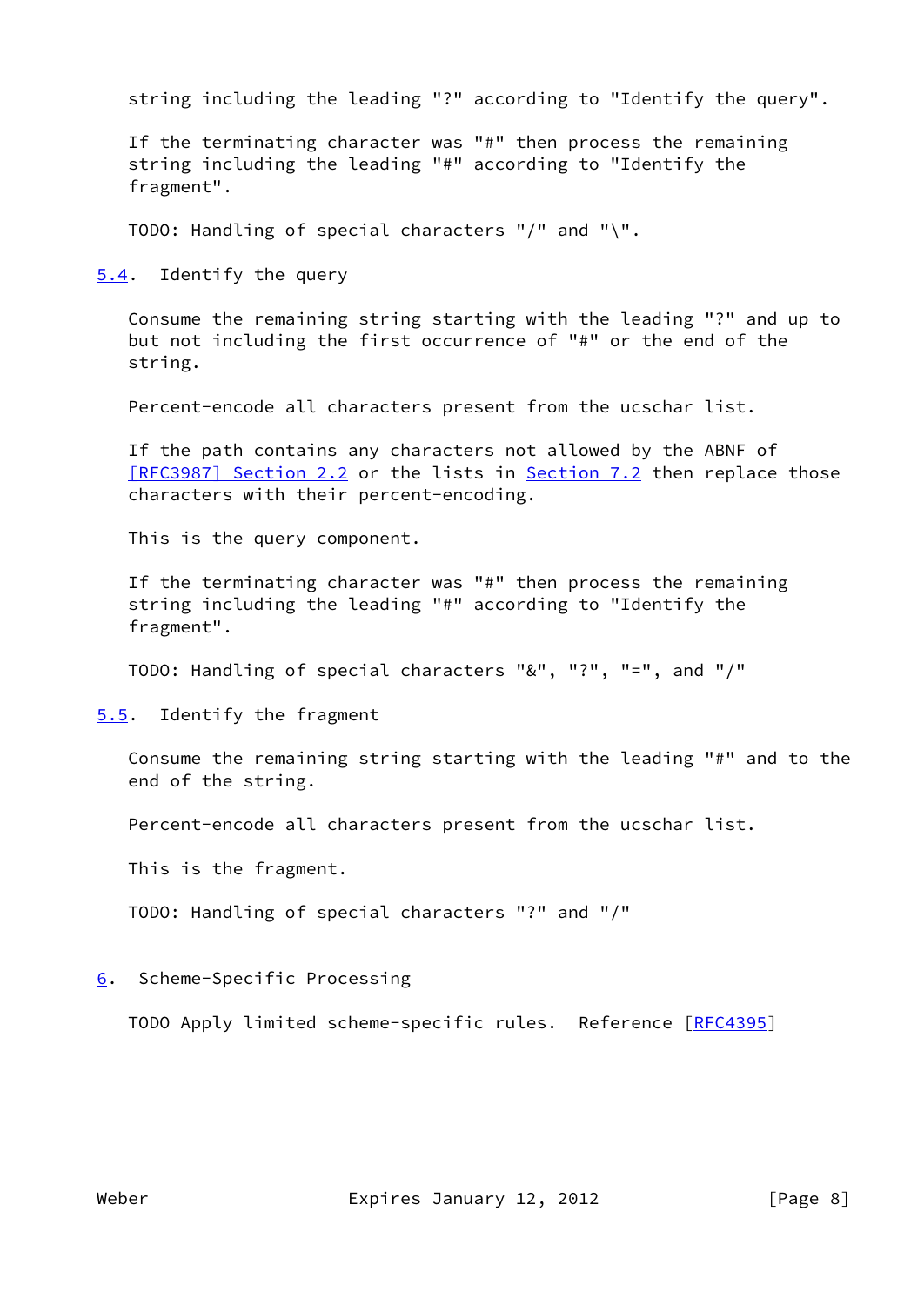<span id="page-9-1"></span>Internet-Draft IRI Guidelines July 2011

### <span id="page-9-0"></span>[6.1](#page-9-0). http

 (NOTE: Taken directly from [[RFC3987\]](https://datatracker.ietf.org/doc/pdf/rfc3987)) For compatibility with existing deployed HTTP infrastructure, the following special case applies for schemes "http" and "https" and IRIs whose origin has a document charset other than one which is UCS-based (e.g., UTF-8 or UTF-16). In such a case, the "query" component of an IRI is mapped into a URI by using the document charset rather than UTF-8 as the binary representation before pct-encoding. This mapping is not applied for any other scheme or component. Reference: Section 3.5 and 7.2 of [[RFC3987](https://datatracker.ietf.org/doc/pdf/rfc3987)].

## <span id="page-9-2"></span>[6.2](#page-9-2). javascript

 TODO reference? <http://tools.ietf.org/html/draft-hoehrmann-javascript-scheme-03>

<span id="page-9-3"></span>[6.3](#page-9-3). mailto

TODO reference [\[RFC6068](https://datatracker.ietf.org/doc/pdf/rfc6068)]

<span id="page-9-4"></span>[6.4](#page-9-4). data

TODO reference [\[RFC2397](https://datatracker.ietf.org/doc/pdf/rfc2397)]

<span id="page-9-5"></span>[7](#page-9-5). IRI Canonicalization

To follow.

 [NOTE: Call out Special Case here or earlier? The U+005C should be either percent-encoded or converted to U+002F. Of course, folks who want to name such files will want to use the escaped form of  $\langle$  in order for their site to work in other browsers.

<span id="page-9-6"></span>[7.1](#page-9-6). Producing a valid URI from an IRI

 For each character which is not allowed anywhere in a valid URI, apply the following steps.

Reference: Section [3.5 of \[RFC3987\].](https://datatracker.ietf.org/doc/pdf/rfc3987#section-3.5)

- o Convert the IRI to the UTF-8 encoding, i.e., convert the character to a sequence of one or more octets using UTF-8 [[RFC3629\]](https://datatracker.ietf.org/doc/pdf/rfc3629). TODO: What about they query and fragment components? Should the
- o For each IRI component, percent-encode each UTF-8 octet representing each character that is not allowed in the same URI component. In general this will include the set of characters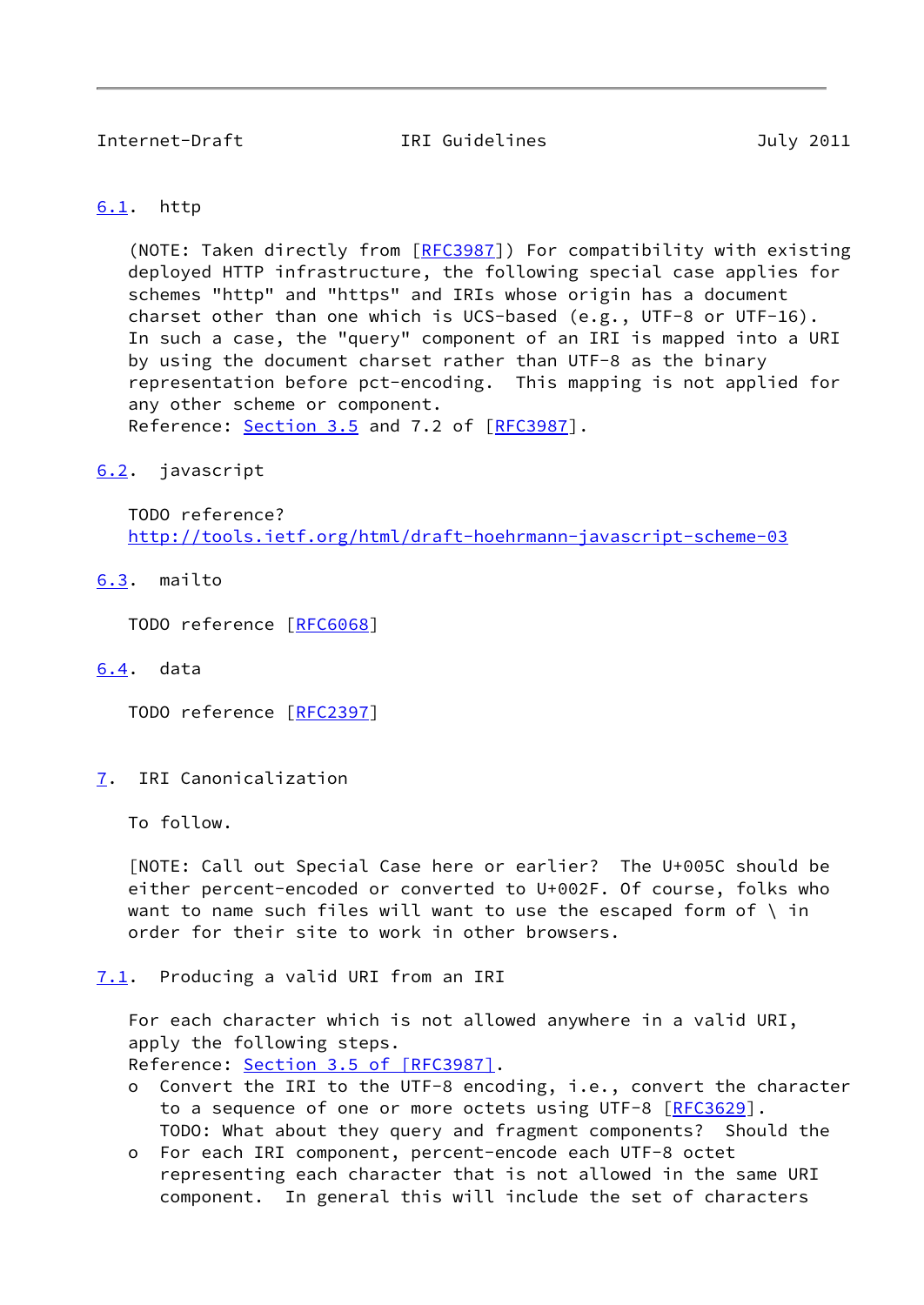specified by ucschar of [[RFC3987\]](https://datatracker.ietf.org/doc/pdf/rfc3987).

<span id="page-10-1"></span>

| Weber                                       | Expires January 12, 2012 | [Page 9]  |
|---------------------------------------------|--------------------------|-----------|
| Internet-Draft                              | IRI Guidelines           | July 2011 |
| Security Considerations<br>8.<br>To follow. |                          |           |
|                                             |                          |           |

<span id="page-10-2"></span><span id="page-10-0"></span>[9](#page-10-2). IANA Considerations

This document has no actions for the IANA.

<span id="page-10-3"></span>[10.](#page-10-3) Acknowledgements

 Many thanks to Mykyta Yevstifeyev, Addison Phillips, Mark Davis, Anne van Kesteren, Adam Barth, Martin Duerst, and Julian Reschke for their feedback.

#### <span id="page-10-4"></span>[11.](#page-10-4) References

- <span id="page-10-10"></span><span id="page-10-9"></span><span id="page-10-8"></span><span id="page-10-7"></span><span id="page-10-6"></span><span id="page-10-5"></span>[11.1](#page-10-5). Informative References
	- [2] Barth, A., "How Browsers Process URLs", [draft-abarth-url-01](https://datatracker.ietf.org/doc/pdf/draft-abarth-url-01) (work in progress), April 2011, <<http://tools.ietf.org/html/draft-abarth-url-01>>.
	- [3] Hickson, I., "HTML Living Standard: URLs", WHATWG ?, 2011, <[http://www.whatwg.org/specs/web-apps/current-work/](http://www.whatwg.org/specs/web-apps/current-work/multipage/urls.html#urls) [multipage/urls.html#urls>](http://www.whatwg.org/specs/web-apps/current-work/multipage/urls.html#urls).
	- [4] Fielding, R., "Change proposal for ISSUE-56", July 2010, < [http://lists.w3.org/Archives/Public/public-html/2010Jul/](http://lists.w3.org/Archives/Public/public-html/2010Jul/0036) [0036.](http://lists.w3.org/Archives/Public/public-html/2010Jul/0036)html>.
	- [5] W3C, "URIs, URLs, and URNs: Clarifications and Recommendations 1.0", W3C Note 21 September 2001, September 2001, <[http://www.w3.org/TR/uri-clarification/>](http://www.w3.org/TR/uri-clarification/).
	- [6] Masinter, L., "HTML CHANGE PROPOSAL; change definition of URL to normative reference to IRIBIS", February 2010, <htt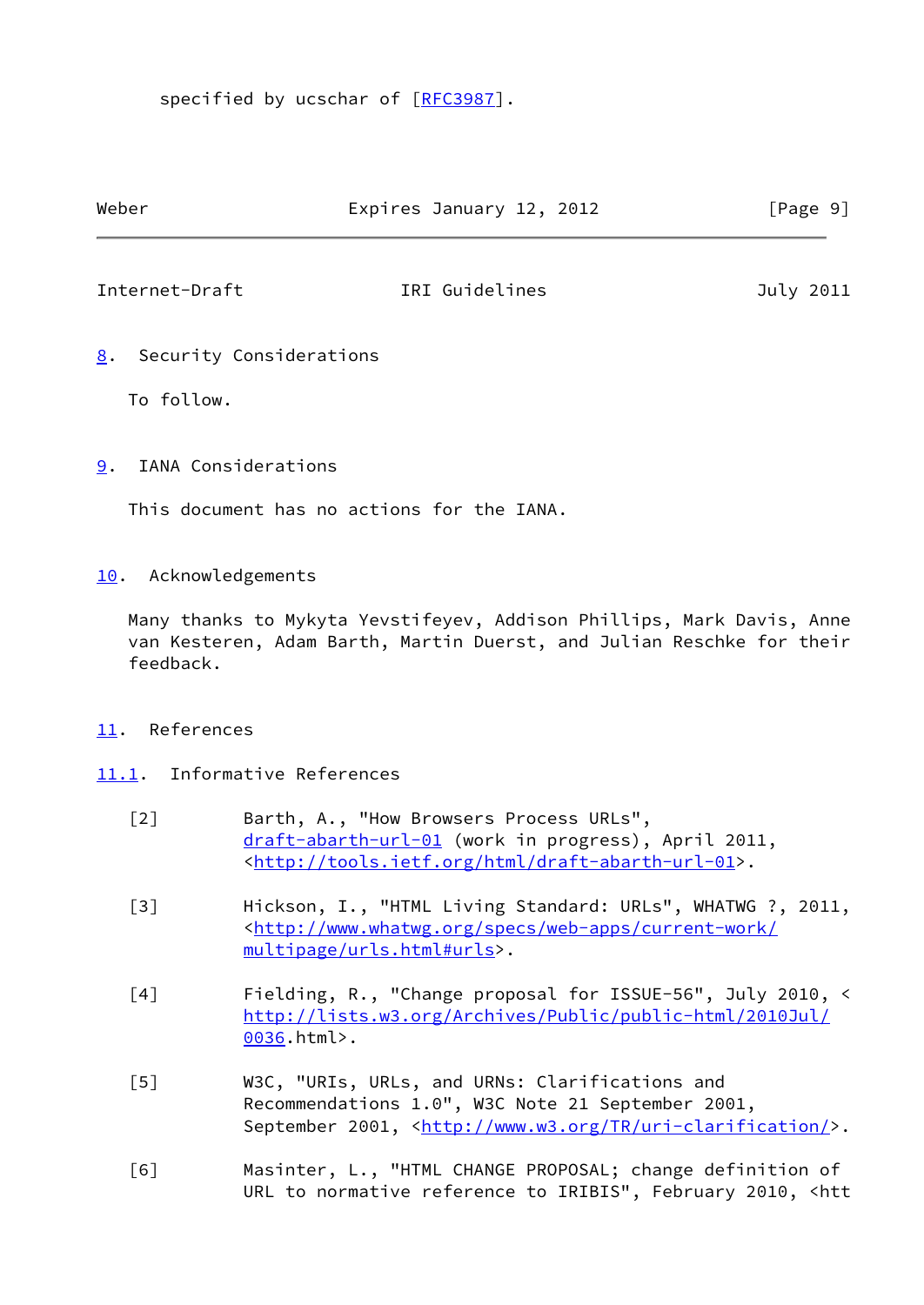p://lists.w3.org/Archives/Public/public-html/2010Feb/ 0882.html>.

- <span id="page-11-2"></span> [7] Davis, M., "Revision of UBA for improved display of URL/ IRIs", May 2011, [<https://docs.google.com/document/d/](https://docs.google.com/document/d/1c8-svx7og0qBUfGBobw7LYfOcNeDVPYbNVMNpSqYCFo/edit?hl=en) [1c8-svx7og0qBUfGBobw7LYfOcNeDVPYbNVMNpSqYCFo/edit?hl=en](https://docs.google.com/document/d/1c8-svx7og0qBUfGBobw7LYfOcNeDVPYbNVMNpSqYCFo/edit?hl=en)>.
- [8] Davis, M. and M. Duerst, "URLs", April 2003, <<http://www.unicode.org/unicode/reports/tr15/>

| Weber | Expires January 12, 2012 | [Page 10] |
|-------|--------------------------|-----------|
|-------|--------------------------|-----------|

<span id="page-11-1"></span>Internet-Draft IRI Guidelines July 2011

tr15-23.html>.

<span id="page-11-0"></span>[11.2](#page-11-0). Normative References

- [RFC3987] Duerst, M., Suignard, M., and L. Masinter, "Internationalized Resource Identifiers (IRIs)", [draft-ietf-iri-3987bis-05](https://datatracker.ietf.org/doc/pdf/draft-ietf-iri-3987bis-05) (work in progress), March 2011, <[http://trac.tools.ietf.org/html/](http://trac.tools.ietf.org/html/draft-ietf-iri-3987bis-05) [draft-ietf-iri-3987bis-05>](http://trac.tools.ietf.org/html/draft-ietf-iri-3987bis-05).
- [RFC3986] Berners-Lee, T., Fielding, R., and L. Masinter, "Uniform Resource Identifier (URI)", Internet-Standard [rfc3986](https://datatracker.ietf.org/doc/pdf/rfc3986), January 2005, [<http://tools.ietf.org/html/rfc3986>](http://tools.ietf.org/html/rfc3986).
- [RFC3629] Yergeau, F., "UTF-8, a transformation format of ISO 10646", Internet-Standard [rfc3629](https://datatracker.ietf.org/doc/pdf/rfc3629), November 2003, <[http://www.ietf.org/rfc/rfc3629.txt>](http://www.ietf.org/rfc/rfc3629.txt).
- [RFC2119] Bradner, S., "Key words for use in RFCs to Indicate Requirement Levels", [BCP 14](https://datatracker.ietf.org/doc/pdf/bcp14), [RFC 2119](https://datatracker.ietf.org/doc/pdf/rfc2119), March 1997.

Author's Address

 Chris Weber Casaba Security 16625 Redmond Wa, Suite M348 Redmond, WA 98052 USA

Email: chris@lookout.net